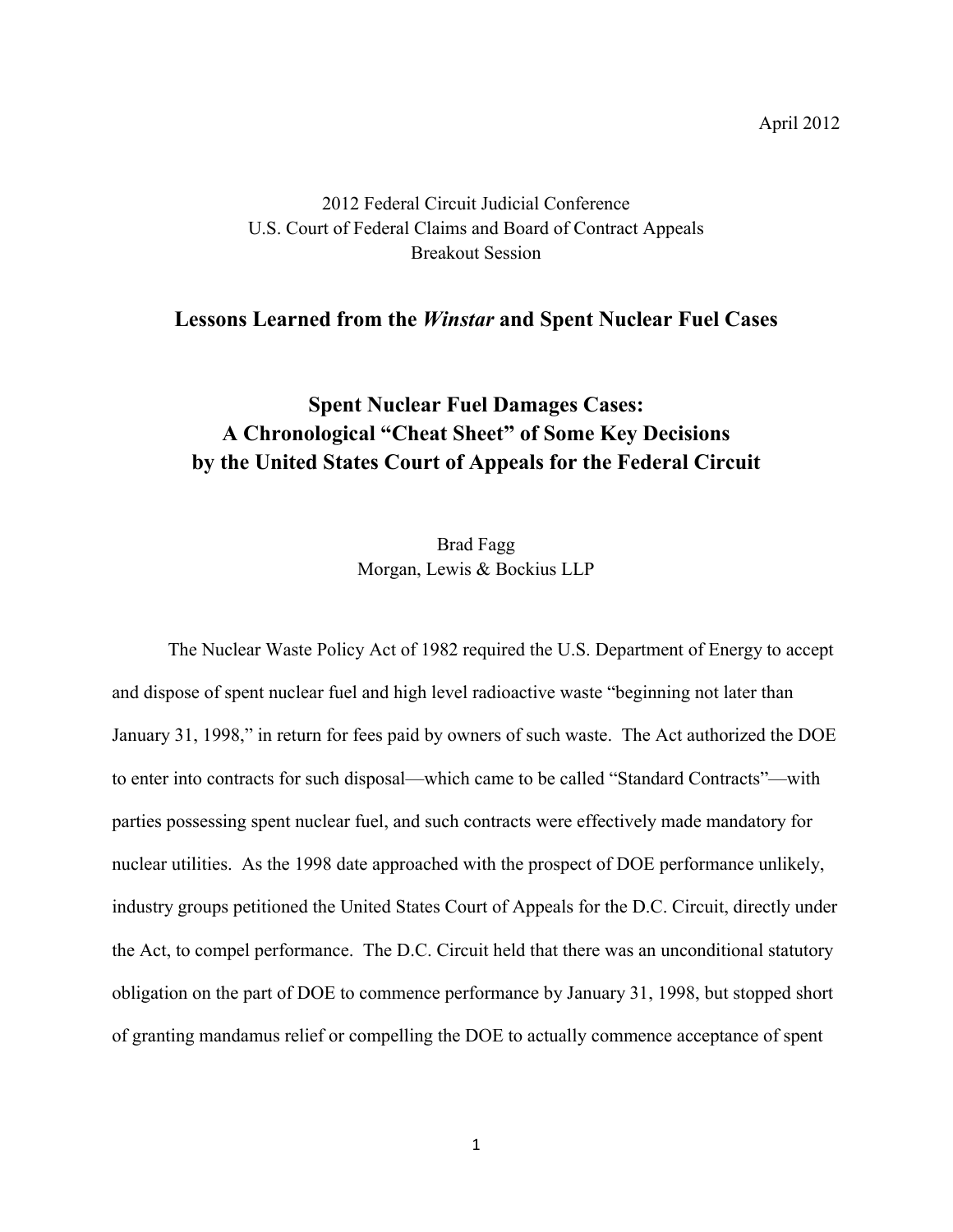nuclear fuel. The D.C. Circuit held that there was a potentially adequate alternative remedy for the utilities, namely damages for breach of contract.

With the spent nuclear fuel accumulating at reactor sites, utilities began to incur substantial costs for storage and management of the waste. The first "spent nuclear fuel," or "SNF," damages lawsuits were filed in the U.S. Court of Federal Claims in 1998, and by 2004 every utility in the country had filed such a lawsuit. Those cases inevitably resulted in appeals to the United States Court of Appeals for the Federal Circuit, and some of the key decisions to date are listed, chronologically, below.

 *Northern States Power Company v. United States*, 224 F.3d 1361 (Fed. Cir., August 31, 2000) and *Maine Yankee Atomic Power Company v. United States*, 225 F.3d 1336 (Fed. Cir., August 31, 2000).

Resolved threshold question of jurisdiction: because DOE's breach "involved all of the utilities that had signed the contract—the entire nuclear electric industry," the claims were for breach, not claims arising under the remedies provisions of the contracts. Specifically, the "delays" clause of the contracts did not apply, and no administrative exhaustion requirement need be satisfied before claims for breach could be brought directly in U.S. Court of Federal Claims.

*Roedler v. Department of Energy*, 255 F.3d 1347 (Fed. Cir., July 6, 2001).

Purported class action by utility ratepayers in federal district court, seeking recovery from United States for fees paid to DOE and into Nuclear Waste Fund by utilities. Although district court had jurisdiction under the "Little Tucker Act," rate payers were not third party beneficiaries of utility contracts with DOE, and therefore could not state a claim for breach of contract. The Court also held that the facts did not establish implied-in-fact contracts between DOE and ratepayers, nor could ratepayers state claims for compensation under a "takings" theory.

 *Indiana Michigan Power Company v. United States*, 422 F.3d 1369 (Fed. Cir., September 9, 2005).

First appeal after a trial on the merits of a utility's damages claims. Multiple significant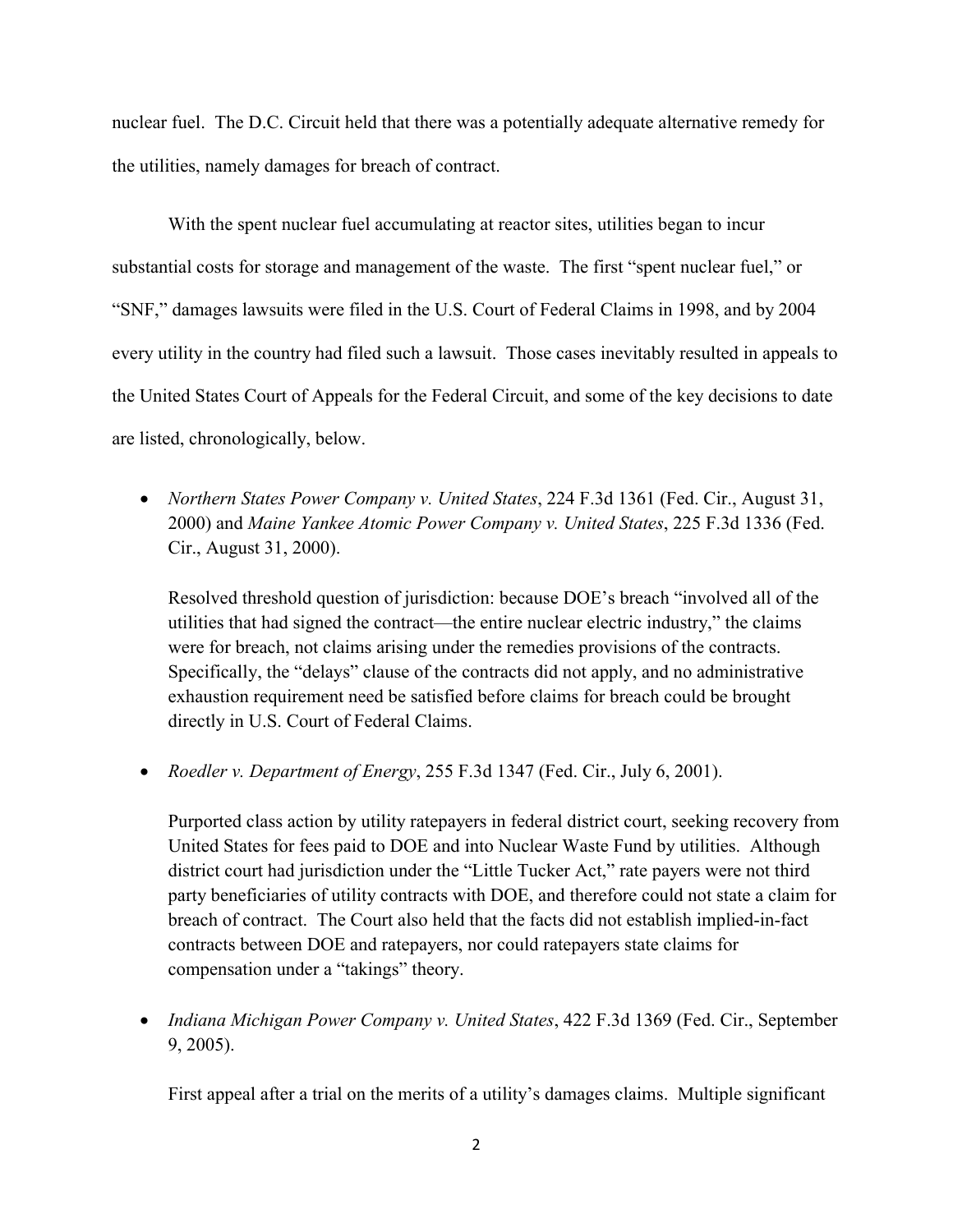rulings which helped to define the landscape for subsequent cases. Confirmed the requirements of foreseeability, causation, and reasonable certainty for recovery of mitigation damages. Confirmed that damages actions by utilities under the applicable scheme were, necessarily, for "partial, not total, breach." Pre- and post-breach damages are potentially recoverable under a partial breach theory, but, in a "partial breach" case, there is no recovery of future damages, not yet incurred. Rather, successive claims or lawsuits must be brought. Those successive lawsuits are not barred by rules of merger or bar, and the applicable six year statute of limitations runs from the date that the last damages sought in the prior proceeding are incurred.

*PSEG Nuclear v. United States*, 465 F.3d 1343 (Fed. Cir., September 26, 2006).

After one Court of Federal Claims judge dismissed utility claims for lack of jurisdiction (in favor of judicial review provisions in courts of appeal in Nuclear Waste Policy Act), Federal Circuit held that Court of Federal Claims did, in fact, have jurisdiction over damages claims under the Tucker Act.

 *Pacific Gas & Electric Company v. United States,* 536 F.3d 1282 (Fed. Cir., August 7, 2008), *Yankee Atomic Power Company v. United States*, 536 F.3d 1268 (Fed. Cir., August 7, 2008), and *Sacramento Municipal Utility District v. United States,* 293 Fed. Appx. 766, 2008 WL 3539880 (Fed. Cir., August 7, 2008), *reconsideration denied,*  (August 6, 2009).

Trilogy of cases decided on the same day clarified a key determinant of damage calculations, namely, the legal "acceptance rate" by which DOE was obligated to take spent nuclear fuel upon commencement of performance on January 31, 1998. (The legal acceptance rate can have a significant impact upon damage calculations, with higher rates resulting in higher damages in some cases, because less utility storage mitigation activities would have been necessary under such assumptions.) The controlling acceptance rate was determined by the Court to be that set forth in certain 1987 DOE documentation, which was not a position specifically advocated by either party. The Court also determined that Greater-Than-Class-C waste, which is a type of radioactive waste different than spent nuclear fuel, was covered by the DOE Standard Contracts. In *Yankee Atomic*, Court held that, in a partial breach case, payments of fees due upon performance were not yet owed, and government could not secure offsets upon basis of such not-yet-due fees. In *Sacramento*, the Court rejected government challenges to recovery for costs associated with utility's internal labor efforts, and held that "foreseeability" did not require that the specific type of dry storage equipment utilized by utility for mitigation be foreseeable at time of contract formation.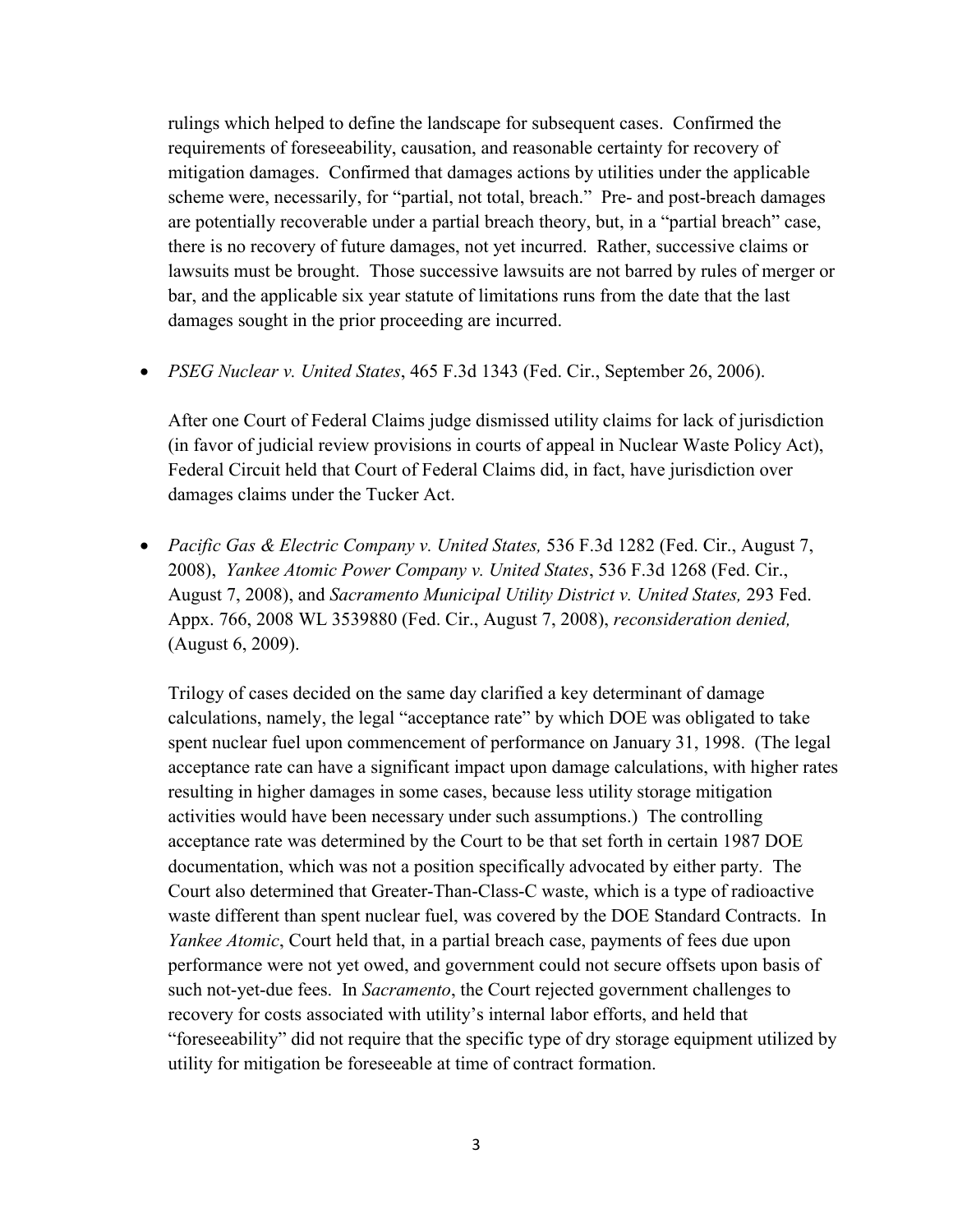*Carolina Power & Light Company v. United States*, 573 F.3d 1271 (Fed. Cir., July 21, 2009).

Remanded for consideration of damages in light of acceptance rates established in subsequent *Pacific Gas et al.* decisions, which had been issued after the Court of Federal Claims' decision. (Ultimate recovery by plaintiff on remand exceeded original award by some \$9 million.) Rejected government challenges to recovery of fixed overhead and indirect costs, where those costs were properly allocated to the mitigation projects for which damages were being claimed. Also rejected government arguments that costs of loading hypothetical DOE canisters that were not supplied due to breach should be deducted from present damage award, as such costs were not "avoided," but, at most, only deferred.

 *Nebraska Public Power District v. United States*, 590 F.3d 1357 (Fed. Cir., January 12, 2010) (*en banc*).

Prior D.C. Circuit rulings (in *Northern States Power Company v. U.S. Department of Energy*, 128 F.3d 754 (D.C. Cir. 1997)) that DOE could not avoid its statutory obligation to commence accepting spent nuclear fuel on January 31, 1998 by invocation of the "unavoidable delays" clause of the Standard Contract did not impermissibly intrude upon Court of Federal Claims' exclusive Tucker Act jurisdiction. Such rulings regarding the "unavoidable delays" clause by the D.C. Circuit must therefore be given preclusive *res judicata* effect, notwithstanding the fact that the rulings would necessarily affect subsequent contract-based litigation in the Court of Federal Claims.

 *Southern Nuclear Power Company v. United States*, 637 F.3d 1297 (Fed. Cir., March 11, 2011).

For costs allegedly avoided due to DOE's breach, which government argues must be deducted from any damage award, government bears a burden of moving forward to point out any costs it believes the plaintiff has avoided, and in appropriate circumstances producing supporting evidence. Upon such showings, a plaintiff then bears a burden of establishing damages that rebut or account for such allegedly saved costs. With respect to the "unavoidable delays" clause addressed in *Nebraska Public Power District*, panel "need not reach" question posed in a concurrence to that decision regarding availability of a potential defense, in light of the fact that any such defense was waived by the government under the facts of the Southern Nuclear case.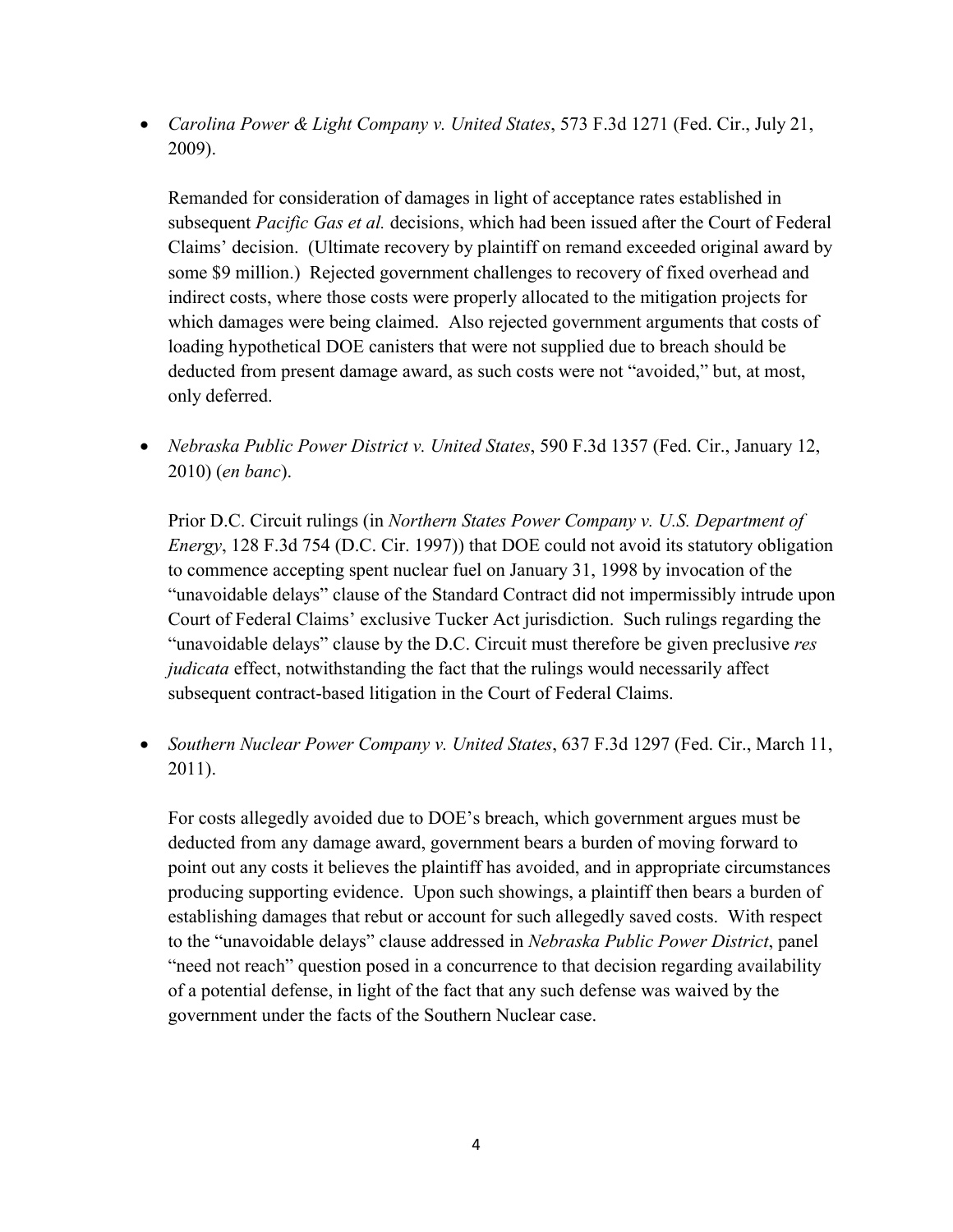*Energy Northwest v. United States*, 641 F.3d 1300 (Fed. Cir., April 7, 2011).

For certain site modifications undertaken in connection with mitigation activities, plaintiff must prove that such modifications would not have been necessary to accommodate DOE performance. With respect to indirect overhead expenses, as in *Carolina Power*, such costs are recoverable. Finally, costs associated with financing of the mitigation measures taken may not be recovered as damages, pursuant to the "no interest" rule applicable to claims against the government.

*Dominion Resources, Inc. v. United States*, 641 F.3d 1359 (Fed. Cir., April 25, 2011).

Nuclear Waste Policy Act provision allowing for "rights and duties of a party to a contract" to be assigned allowed assignment of right to pursue pre-assignment damages claims—such assignments were not barred by the Anti-Assignment Acts. Also, as in *Yankee Atomic*, government could not, as a matter of law, seek discovery or an offset based upon alleged benefits conferred by non-payment of fees that are not due until actual DOE performance.

*Dairyland Power Cooperative v. United States*, 645 F.3d 1363 (Fed. Cir., June 24, 2011).

Affirmed trial court's award of damages based upon causation theory that utility would have participated in a market for "exchanges" of DOE acceptance allocations, pursuant to the "exchanges" clause of the Standard Contract, and affirmed the trial court's deduction from the damage award costs that utility would have expended to acquire such DOE acceptance allocations. Properly allocated fixed overhead costs are recoverable, as in *Energy Northwest et al.*

*Southern California Edison Company v. United States,* 655 F.3d 1319 (August 23, 2011).

Indirect overhead costs are recoverable as damages, as in *Carolina Power* and *Energy Northwest.*

*Boston Edison Company v. United States*, 658 F.3d 1361 (Fed. Cir., September 28, 2011).

A seller of a nuclear power plant could not recover damages from the government under a "diminution in value" theory in these partial breach cases, because such damages necessarily involve the sort of speculation about future non-performance (and attempted quantification of damages attributable to that future non-performance) that cannot be recovered under *Indiana Michigan* in a partial breach case. In addition: recovery of certain allegedly increased NRC fees required further factual development; properly